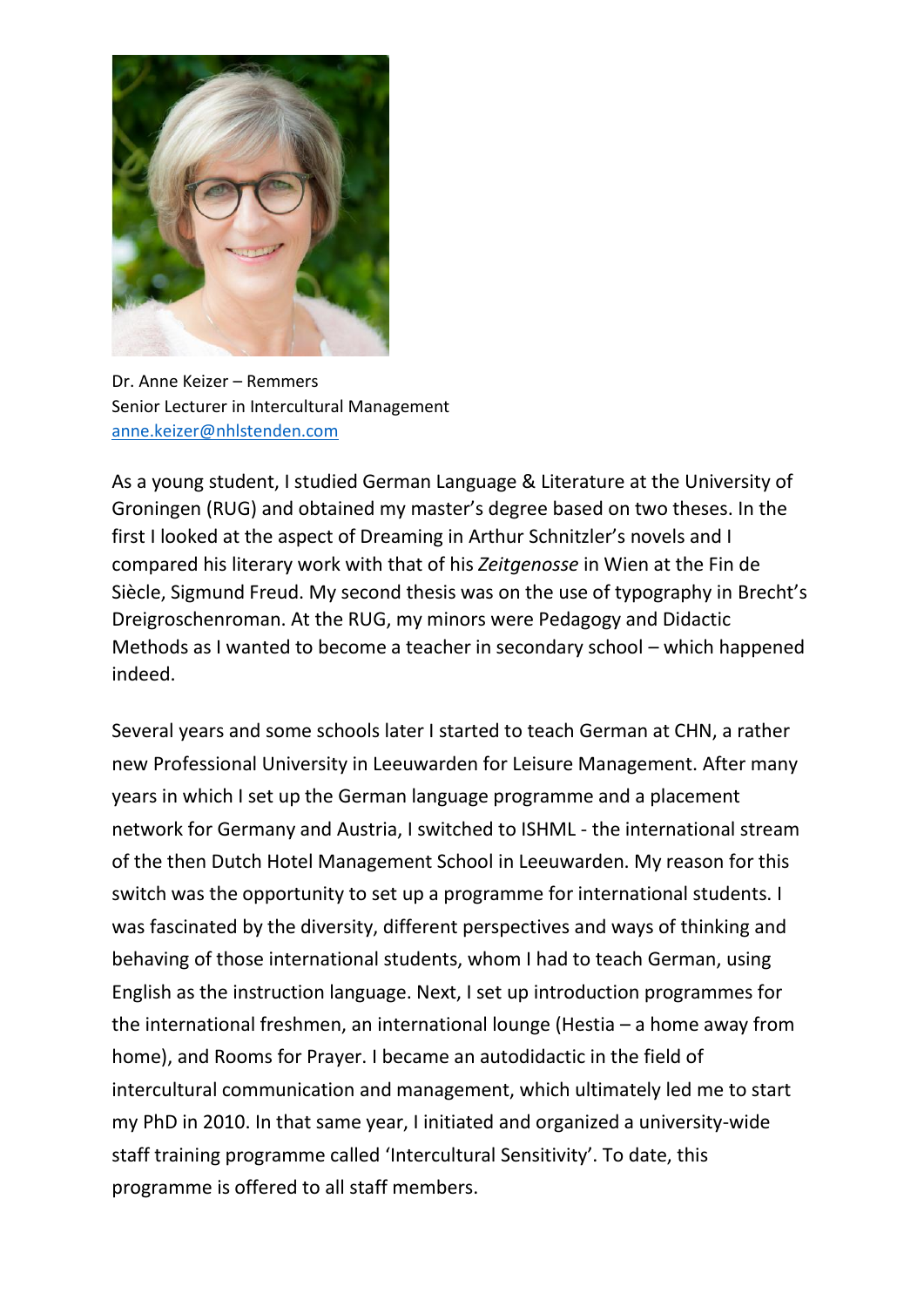I defended my PhD called 'Underneath the Surface of Cosmopolitanism' in 2017. My study is an example of 'a living educational theory' (LET), a concept related to 'the reflective practitioner' developed by Prof. Jack Whitehead. For my research, I used a new participatory visual socioanalytic methodology called Social Photo Matrix (SPM) and worked with photographs produced by students, the participants in the study. The purpose of this qualitative study was to explore the perceptions that students hold on the philosophical concept of cosmopolitanism that was adopted by their professional university and translated into the university's strategy. Moreover, I wanted to discover and reveal the participants' inward images of their (cosmopolitan) educational institute by tapping into their unconscious minds and feelings, bringing hidden dynamics to the surface through collective viewing, associations, amplifications, systemic thinking and reflection. [\(https://www.actionresearch.net/writings/keizer/keizer.pdf\)](https://www.actionresearch.net/writings/keizer/keizer.pdf)

I joined the Research group Hospitality Studies at NHL Stenden University in the spring of 2019. My research interests are aimed at the crossroads of Hospitality, Cosmopolitanism, and (Inter-)cultural studies - for instance Halal Tourism, Diversity & Inclusion in Hospitality, Hospitality and Intercultural Competence, Hospitality within the concept of Global Citizenship, and altruistic Hospitality through Meeting the Other, inspired by cosmopolitan values. Currently my students are doing research on 'Hostmanship', a newly adopted concept by Stenden Hotel Management School which is yet hardly explored academically.